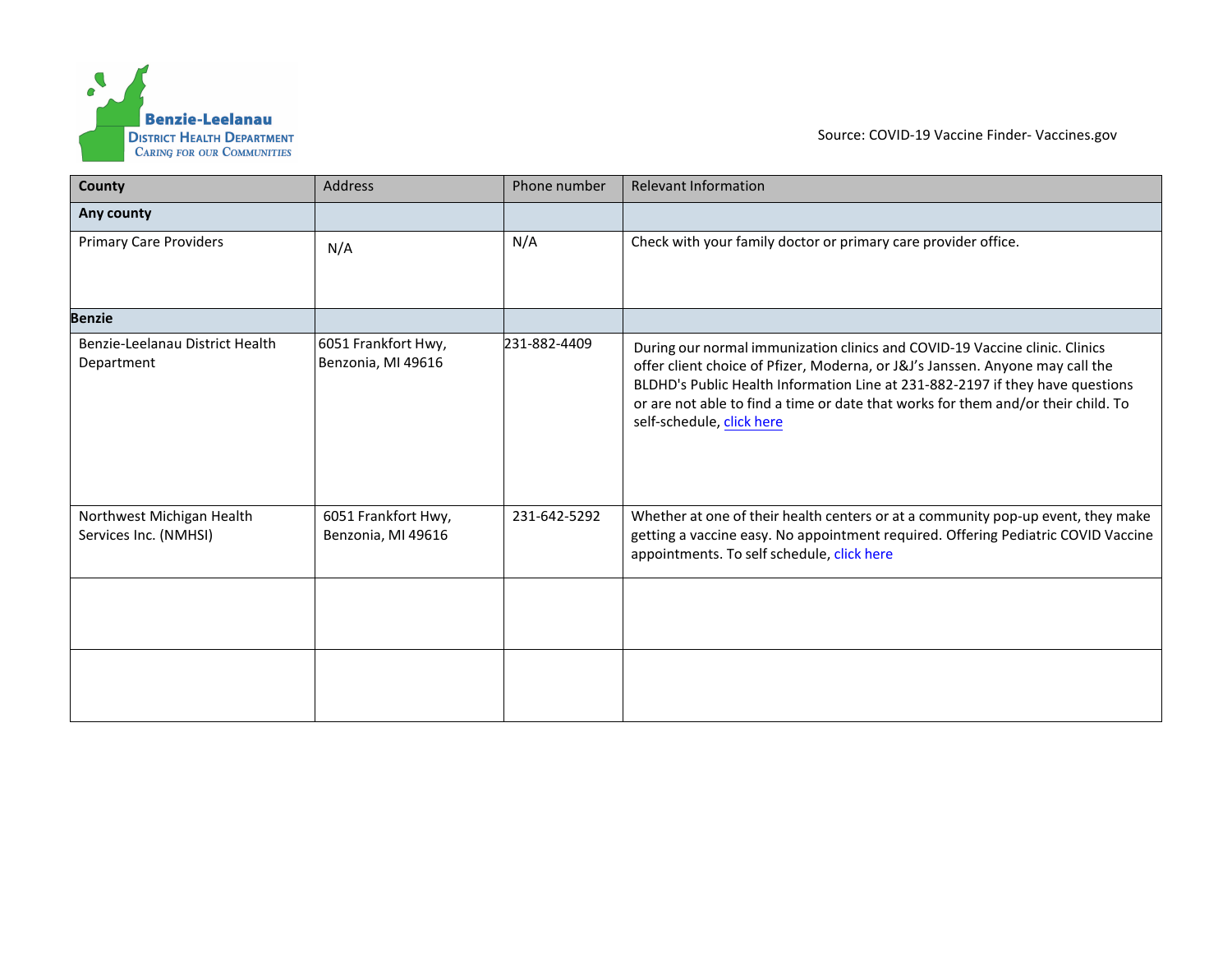

[Source: COVID-19 Vaccine](https://www.vaccines.gov/) Finder- Vaccines.gov

| Leciumu                                                       |                                                                       |              |                                                                                                                                                                                                                                                                                                                                                                 |
|---------------------------------------------------------------|-----------------------------------------------------------------------|--------------|-----------------------------------------------------------------------------------------------------------------------------------------------------------------------------------------------------------------------------------------------------------------------------------------------------------------------------------------------------------------|
| Benzie-Leelanau District Health<br>Department (Lake Leelanau) | 7401 E. Duck Lake Rd,<br>Lake Leelanau, MI 49653                      | 231-256-0200 | During our normal immunization clinics and COVID-19 Vaccine clinic. Clinics<br>offer client choice of Pfizer, Moderna, or J&J's Janssen. Anyone may call<br>the BLDHD's Public Health Information Line at 231-882-2197 if they have<br>questions or are not able to find a time or date that works for them and/or<br>their child. To self schedule, click here |
| Northwest Michigan Health Service,<br>Inc (Traverse City)     | 10767 E Traverse Hwy Ste<br>B, Traverse City, MI 49684                | 231-642-5292 | Whether at one of their health centers or at a community pop-up event, they<br>make getting a vaccine easy. No appointment required. Offering Pediatric<br>COVID Vaccine appointments. To self schedule, click here                                                                                                                                             |
| <b>Rite Aid</b>                                               | 13916 S W Bay Shore Dr,<br>Traverse City, MI 49684                    | 231-946-7400 | Offering Pediatric COVID Vaccine appointments. More information, click here                                                                                                                                                                                                                                                                                     |
| Hometown Pharmacy                                             | 321B N St Joseph St,<br>Suttons Bay, MI 49682                         | 231-271-3881 | More information, click here                                                                                                                                                                                                                                                                                                                                    |
| <b>Grand Traverse</b>                                         |                                                                       |              |                                                                                                                                                                                                                                                                                                                                                                 |
| Hometown Pharmacy                                             | Cherryland Mall<br>4000 Eastern Sky Dr #1,<br>Traverse City, MI 49684 | 231-947-6921 | More information, click here                                                                                                                                                                                                                                                                                                                                    |
|                                                               | 404 W Commerce Dr suite<br>b, Traverse City, MI 49685                 | 231-922-2952 |                                                                                                                                                                                                                                                                                                                                                                 |
| <b>Grand Traverse County Health</b><br>Department             | 2600 LaFranier Road,<br>Traverse City, MI 49686                       | 231-995-6111 | Offering Pediatric COVID Vaccine appointments. More information, click here                                                                                                                                                                                                                                                                                     |